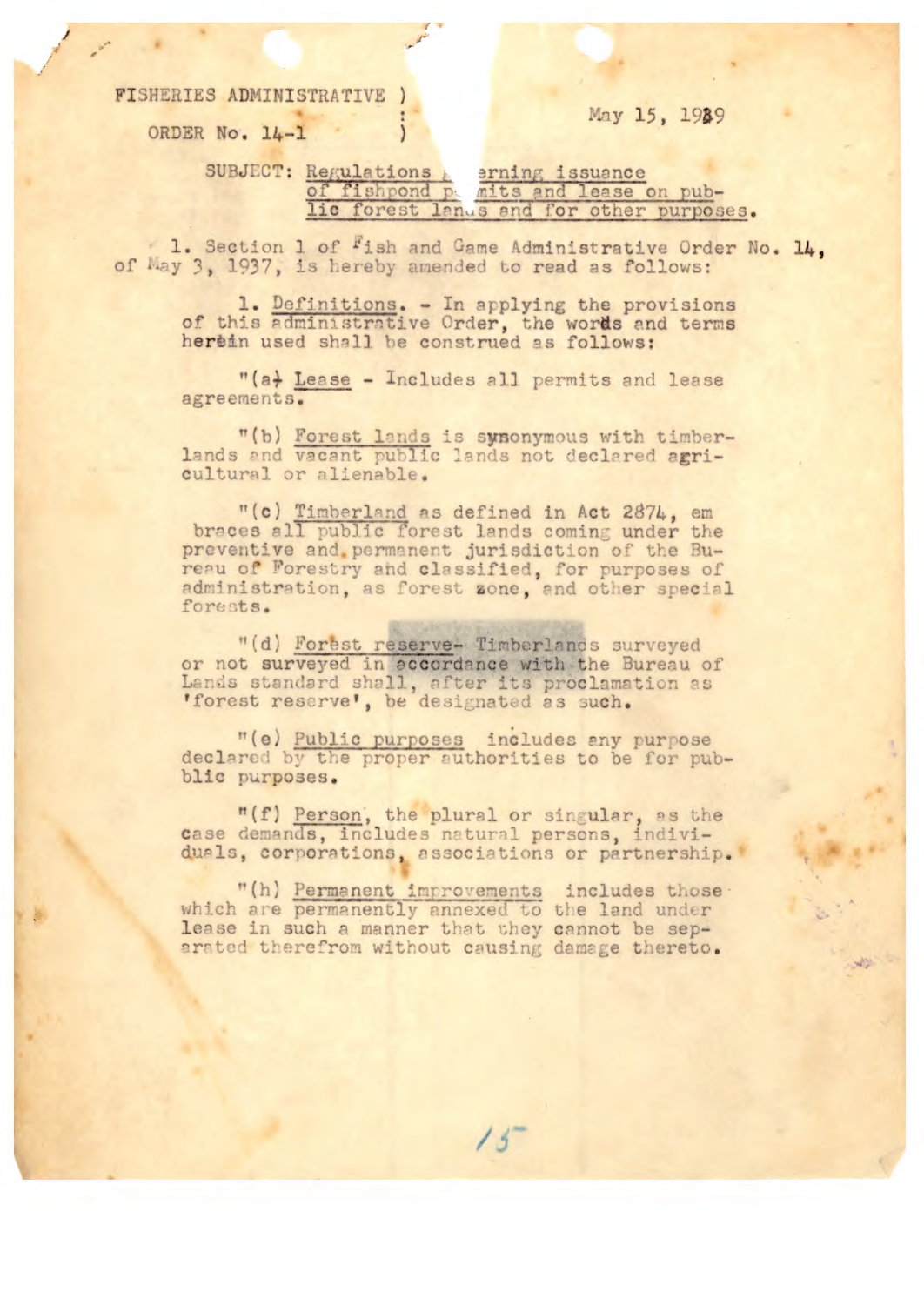"(i) Temporary improvement  $, to$ those which can be removed witho sausing damage to or diminishing the usefulness of the land under lease and to which the same has been attached.

"(j) Unoccupied refers to an area which is not reserved for public purposes or/and which is not occupied by any persons or is eccupied by a person disqualified to acquire or enter upon it, or by a person who, being qualified to occupy or use it, refused or failed<br>to exercise his preferential right thereto.

"(k) Fishpond means an artificially constructed or natural pond wherein fry or fishes of any stage are or may be impounded and raised.

"(1) Fishery is the business of catching ing, taking, handling, marketing, and preserving fish or other aquatic products, the fishing grounds, and the right to fish and take such products therefrom.

"(m) Director - Unless otherwise spe-<br>cified, refers to the Director of the Bureau of Science.

"(n) Game warden includes the insular game warden, the deputy insular game warden, fish and game wardens and deputy game wardens."

2. Section 20 of Fish and Game Administrative Order No. 14, of May 3, 1937, is hereby amended to reas as follows:

"20. Appraisal and reappraisal. - The rental<br>presecribed in Section 16 hereof shall be subject to change, based on the appraisal or reappraisal of the land under lease and its improvements by the Director or his duly authorized representative, approved by the Secretary of Under-Secretary of Agriculture and Commerce, as the case<br>may be: <u>Porvided</u>, That the rental for the ensuing term,<br>if an appraisal or reappraisal has been made, shall not<br>be less than three per centum (3%) of the appraised resppraised value of the land and one per centum (1%) of th, value of the improvements: Provided, However, That the Secretary of Agriculture and Commerce, in his dis-<br>cretion may waive the collection of the latter charge:<br>Provided, further, that a reappraisal may be made every<br>five years and that in no case shall the rental based on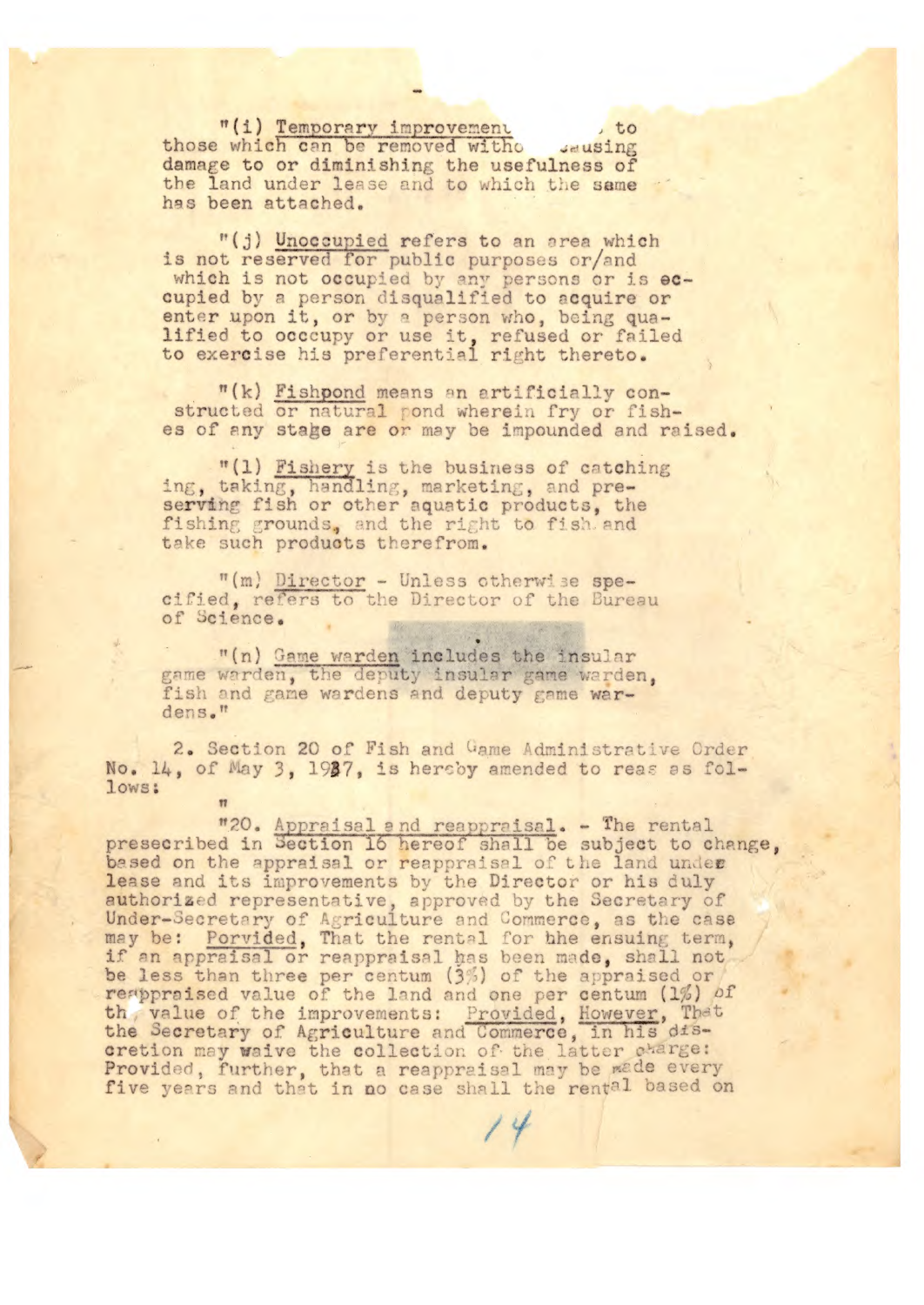appraisal or reappraisal be less than P2.25 after the fifth year and #3.40 after the tenth year, and Provided, finally, That the rental shall never exceed five pesos per hectare or fraction thereof.

 $-3.$ 

"The Director may request the assistance of the provincial treasurer of the province or any other official, or may appoint a committee for the appraisal or reappraisal required therein."

3. Section 23 of Fish and Game Administrative Order No. 14, of May 3, 1987, is hereby amended to read as fol $lows$ :

"23. Form of bond. - Before any permit is issued or entered into between the government and the applicant, the latter shall, as<br>guaranty of good faith in filing the application and for satishactory compliance with the Fishery andrycandtForestry lawshandethe regulations promulgated or which may later be promulgated thereunder, and the terms and conditions of the per-<br>mit or lease and the payment of rental and additional acharges due as provided in Sections 16 and 21 hereof, be required to deposit with the Director a cash bond, in accordance with the rate fixed in the following section: "Provided, however, That for any amount of bond deposit required or any part thereof a certficate of guaranty of deposit account in the Philippine Postal Savings Bank as outlined in Section 970-B of the Government of the Philippines or any political subdivisions thereof, or bonds issued by the Philippine National Bank of similar bonds may be accepted: Provided, further, That in case the cash bond required exceeds #200.00 a surety bond duly executed by a surety company may be accepted which shall be increased by not less than 25 per cent nor more than 50 per cent in the discretion tion of the "irector, Should the bond delivered<br>be not satisfactory to the Director and/or to the<br>Under-Secretary or Secretary of Agriculture and Commerce, the lessee may be required to furnish a new bond or bonds within thirty (30) days upon demand in sureties solvent and satisfactory." 4. Section 24 of fish and Game Administrative Order No. 14, of May 3, 1937, is hereby amended to read as fol-

lows:

"24. Schedule of bond. - The bond deposit required for fishpone permits and lease agreements shall be #10.00 per hectare or fraction thereof: Provided, That at the end of 5 years